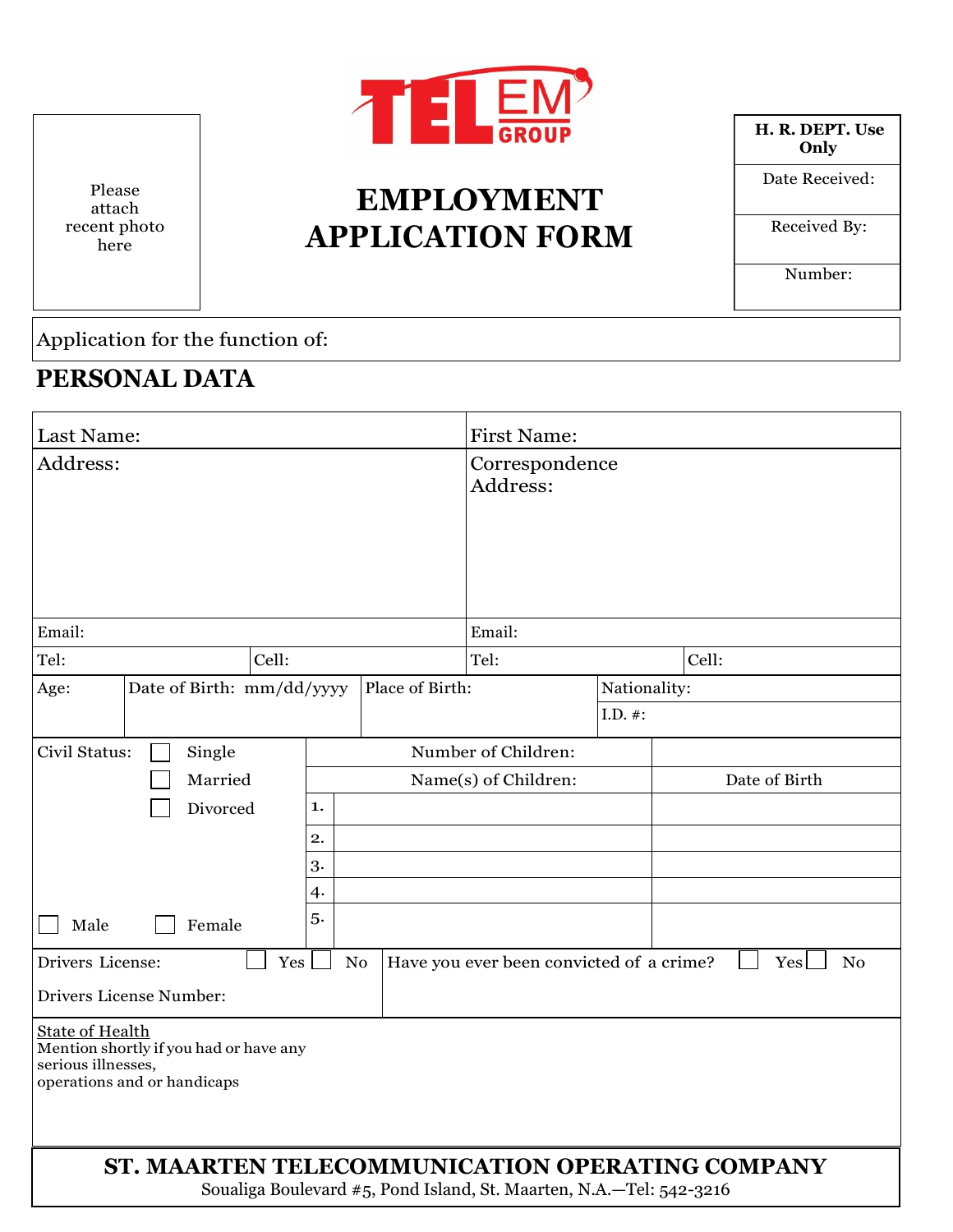# **EDUCATIONAL BACKGROUND**

Secondary Education

| Date         |     | <b>High School</b>    | Exam(s) taken, results<br>Classes attended, diploma's             | Diploma  |
|--------------|-----|-----------------------|-------------------------------------------------------------------|----------|
| <b>From:</b> | To: | <b>Name of School</b> | (Please attach copies of diplomas, certificates &<br>transcripts) | Yes / No |
|              |     |                       |                                                                   |          |
|              |     |                       |                                                                   |          |
|              |     |                       |                                                                   |          |
|              |     |                       |                                                                   |          |

University studies / College degrees

| Date  |     | <b>Name of University</b> |       | <b>Exams</b> | Diploma  |
|-------|-----|---------------------------|-------|--------------|----------|
| From: | To: | or College                | Major | <b>Taken</b> | Yes / No |
|       |     |                           |       |              |          |
|       |     |                           |       |              |          |
|       |     |                           |       |              |          |
|       |     |                           |       |              |          |

Technical studies, job-training, or other (which includes day—or night courses, written courses, business courses)

| Date         |     |                  |         |                            |                |
|--------------|-----|------------------|---------|----------------------------|----------------|
| <b>From:</b> | To: | Sort of training | Subject | School, Institute, Company | <b>Results</b> |
|              |     |                  |         |                            |                |
|              |     |                  |         |                            |                |
|              |     |                  |         |                            |                |
|              |     |                  |         |                            |                |

Knowledge of language (fill in; fair, good or fluent)

| Languages                                                                                                              | <b>Writing</b> | <b>Reading</b> | <b>Speaking</b> |  |
|------------------------------------------------------------------------------------------------------------------------|----------------|----------------|-----------------|--|
| English                                                                                                                |                |                |                 |  |
| French                                                                                                                 |                |                |                 |  |
| Dutch                                                                                                                  |                |                |                 |  |
| Spanish                                                                                                                |                |                |                 |  |
| Italian                                                                                                                |                |                |                 |  |
| German                                                                                                                 |                |                |                 |  |
| Other                                                                                                                  |                |                |                 |  |
| ST. MAARTEN TELECOMMUNICATION OPERATING COMPANY<br>Soualiga Boulevard #5, Pond Island, St. Maarten, N.A.-Tel: 542-3216 |                |                |                 |  |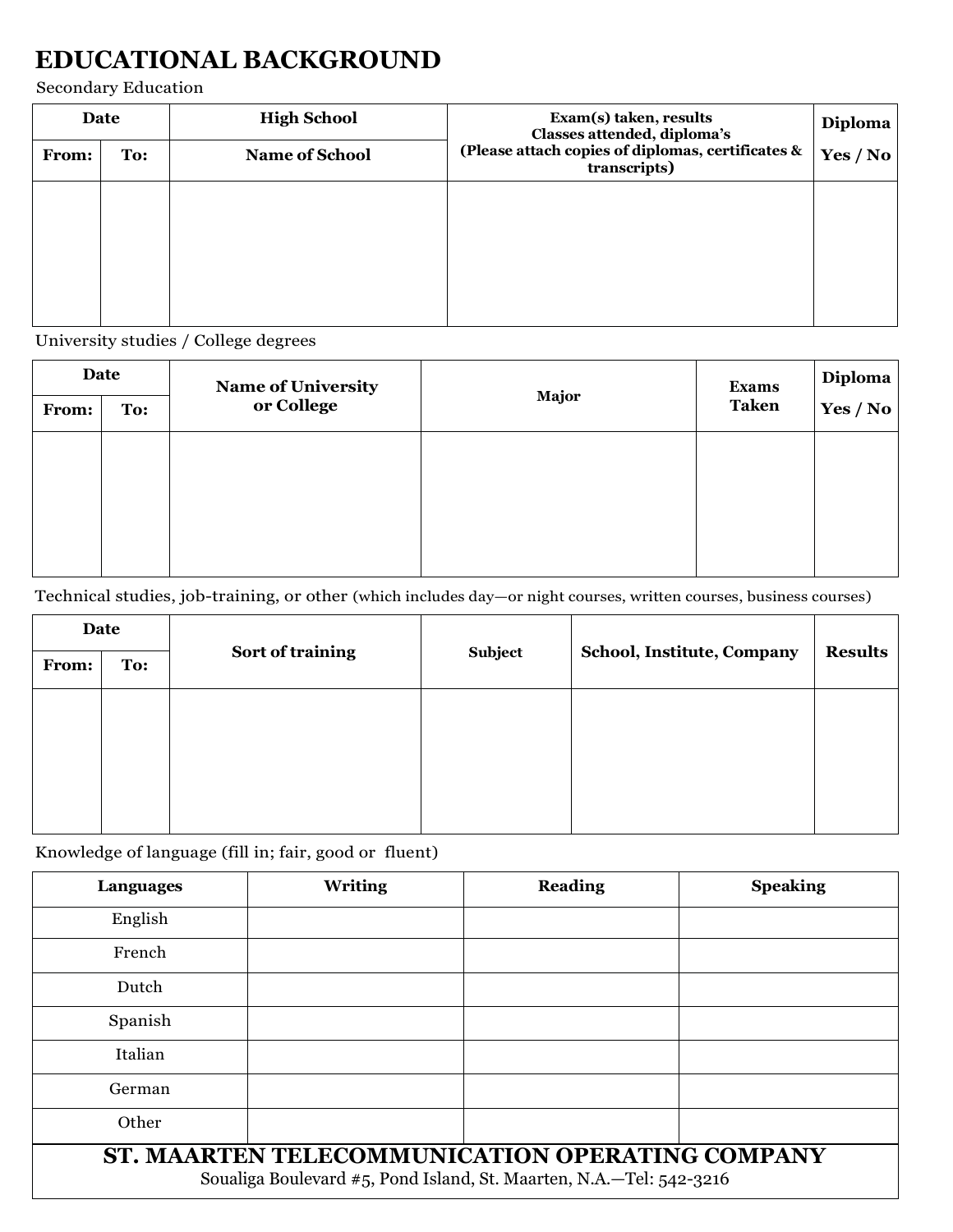## **CAREER DEVELOPMENT**

**Summarize all functions you have held since completing Secondary/High school. Begin with your present function.**

| Date: |       | Name of employer:              | Beginning/Ending salary: |
|-------|-------|--------------------------------|--------------------------|
| From: | To:   | Address of Company:            | (Important)              |
|       |       | Function and Responsibilities: | Reasons for leaving:     |
|       | Date: | Name of employer:              | Beginning/Ending salary: |
| From: | To:   | Address of Company:            | (Important)              |
|       |       | Function and Responsibilities: | Reasons for leaving:     |
|       | Date: | Name of employer:              | Beginning/Ending salary: |
| From: | To:   | Address of Company:            | (Important)              |
|       |       | Function and Responsibilities: | Reasons for leaving:     |
|       | Date: | Name of employer:              | Beginning/Ending salary: |
| From: | To:   | Address of Company:            | (Important)              |
|       |       | Function and Responsibilities: | Reasons for leaving:     |

#### **List 3 References**

| Name                                                                                                                   |  | Occupation | Telephone/Cell phone |  |  |
|------------------------------------------------------------------------------------------------------------------------|--|------------|----------------------|--|--|
|                                                                                                                        |  |            |                      |  |  |
| 2.                                                                                                                     |  |            |                      |  |  |
| 3.                                                                                                                     |  |            |                      |  |  |
| ST. MAARTEN TELECOMMUNICATION OPERATING COMPANY<br>Soualiga Boulevard #5, Pond Island, St. Maarten, N.A.-Tel: 542-3216 |  |            |                      |  |  |